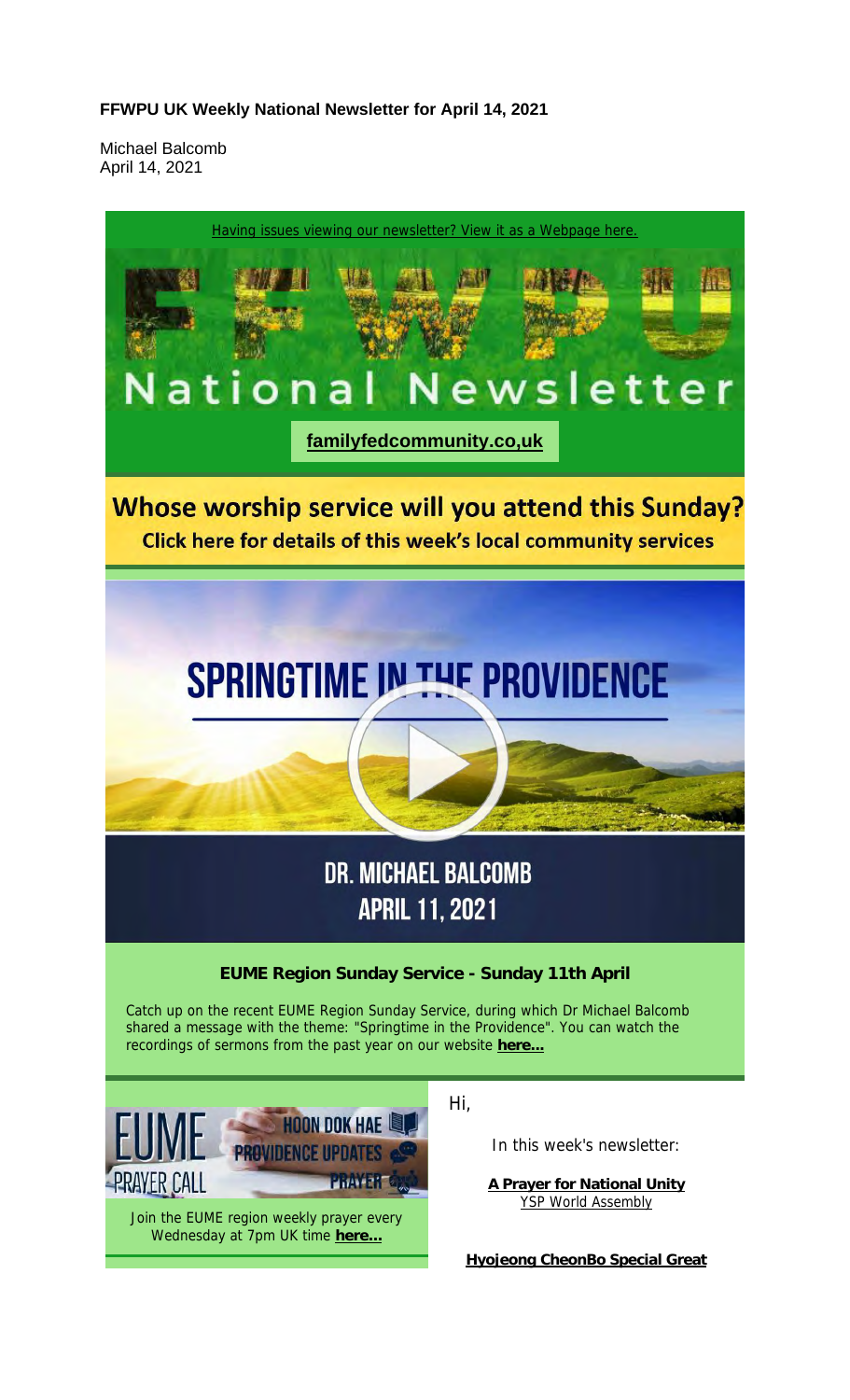



Find out what's been happening across our EUME region **here...**

**iPeaceTV News** Catch up on the international news from iPeaceTV in Korea **here...**

**"Mother of Peace: A Memoir"** Discover the untold story of Hak Ja Han Moon, the North Korean village girl who is now known to millions as the Mother of Peace here.



**Works** Rerun of "The Bereavement Journey" **Sending Our Condolences to the Royal Family** HARP: See the Pattern, Be the Change, Shape our Future **Heavenly Tribal Messiahship Testimony Series: Dr David Hanna** Make the Most of Marriage: Unconditional Love **True Mother's Message on 21st March** True Peace Magazine - April 2021 Edition **Featured Book: 'As A Peace-Loving Global Citizen'**

Special Feature:

History of the Unification Movement in the United Kingdom - PART 7

# **A Prayer for National Unity**

Dr Michael Balcomb, our National Director, is inviting all UK members to participate in a 21-day prayer condition for national unity, starting this Friday 16th April.

Please refer to the letter from Dr Balcomb on our website for further details.

**Read Letter**

# **YSP World Assembly**

The YSP World Assembly will be broadcast live on YouTube from 8am BST this Saturday 17th April.

The programme will include the World Youth & Students' Rally of Hope and Sinergy International 2021.

**View More**

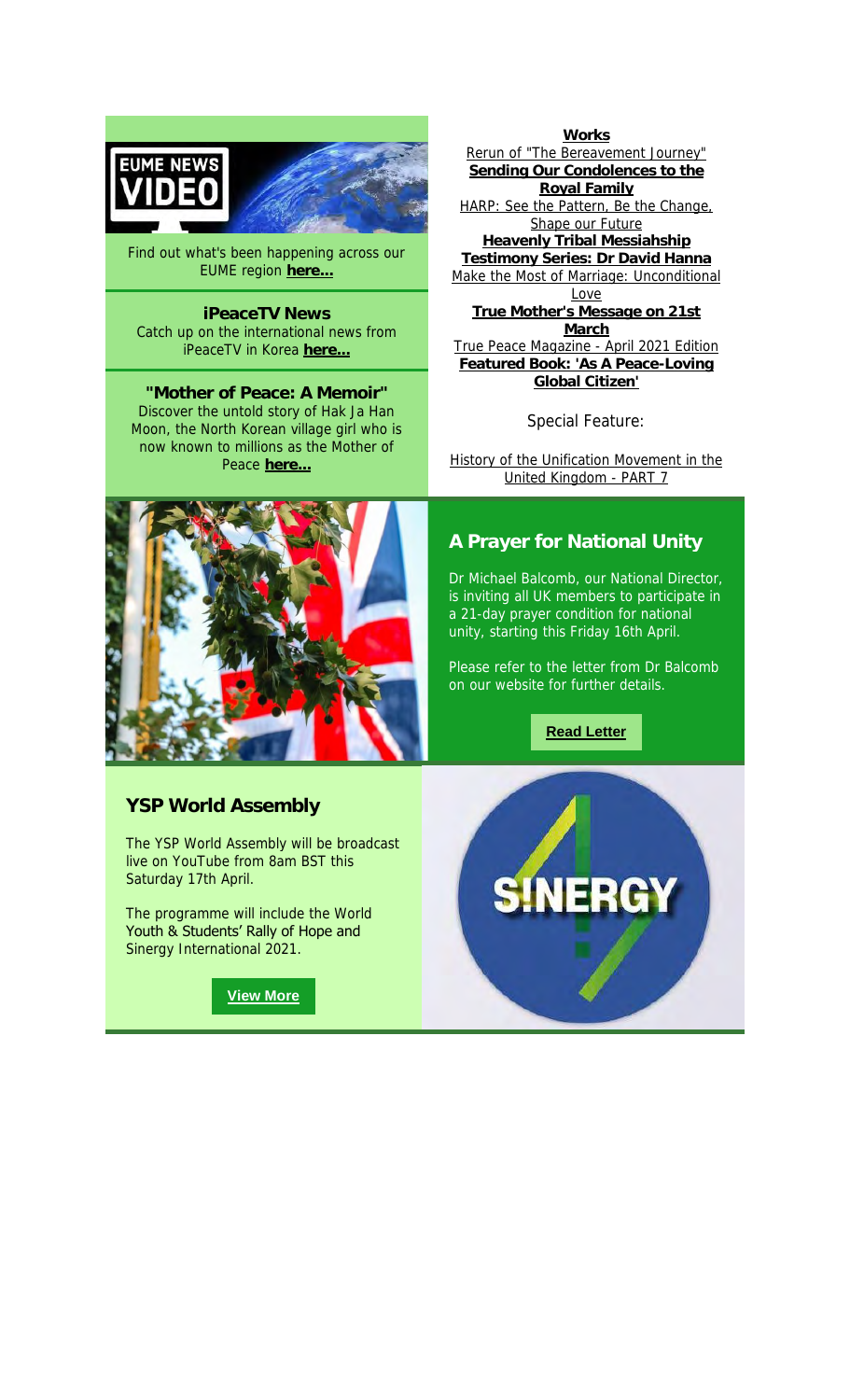

# **Hyojeong CheonBo Special Great Works**

The second of the four Special Great Works taking place this year will be held online on Friday 30th April.

Please complete the **online registration form** and send your registration fee and offering paper donation by this coming Saturday 17th April.



#### **Rerun of "The Bereavement Journey"**

The Seonghwa Ministry is offering a rerun of 'The Bereavement Journey' in May and June. This is a 6-session course developed by Holy Trinity Brompton, which helps anyone who is dealing with grief.

**View More**



# **Sending Our Condolences to the Royal Family**

On behalf of FFWPU-UK, Dr Balcomb has written a letter to Her Majesty the Queen and the Royal Family expressing our condolences following the passing of Prince Philip last week.

**Read Letter**

#### **HARP: See the Pattern, Be the Change, Shape our Future**

At the beginning of April, HARP UK hosted an online Easter workshop – the first of 2021! Despite our current climate, we still wanted to give HARP members a chance to connect, learn, and just have fun with each other.

**View More**

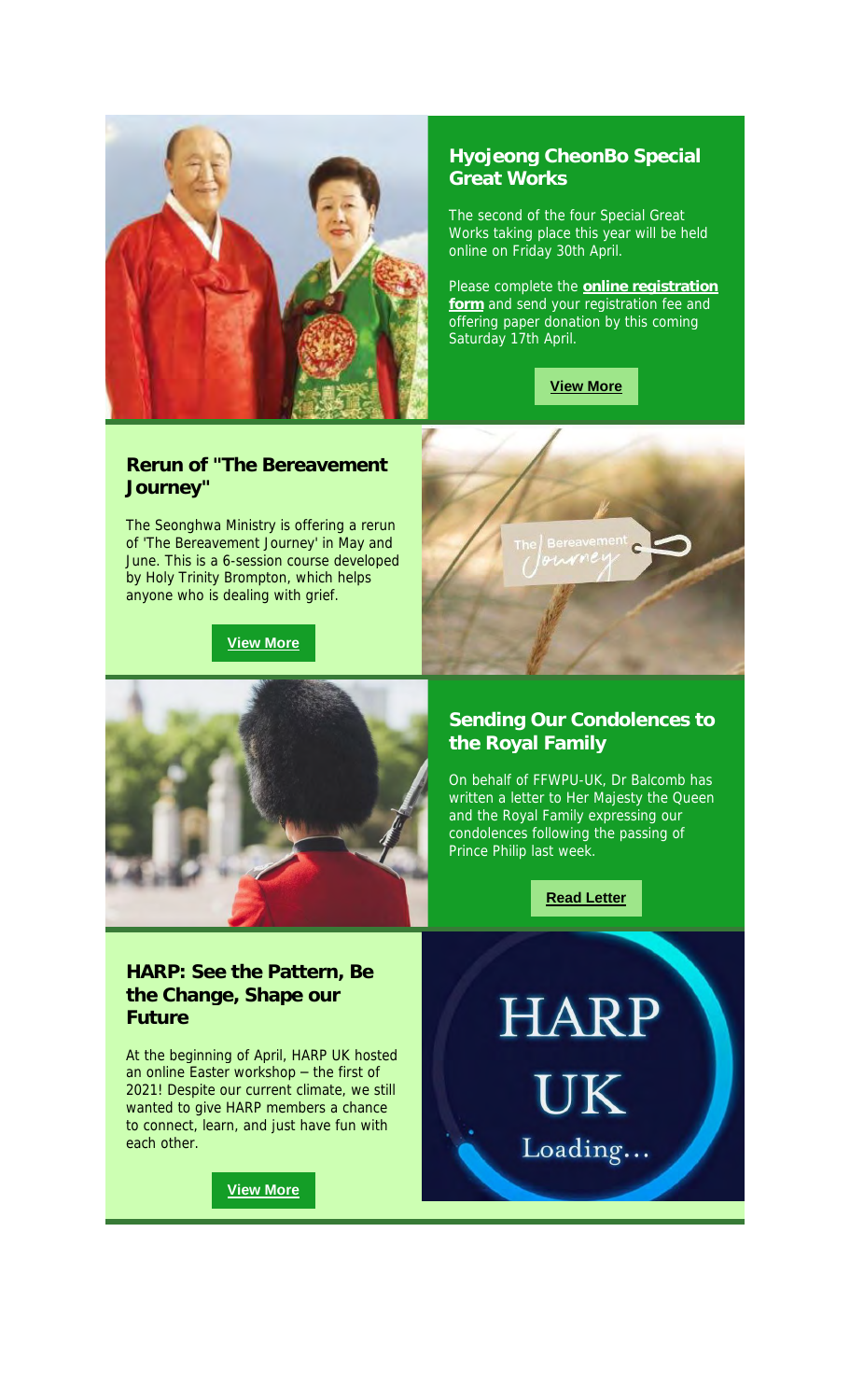

#### **Heavenly Tribal Messiah Testimony Series: Dr David Hanna**

This week, we hear from David Hanna as he shares about his and Kyung-Ja's personal Heavenly Tribal Messiahship journey.

Watch the full testimony playlist **here...**

**Watch Here**

# **Make the Most of Marriage: Unconditional Love**

Catch up on the **recording of the recent MMM meeting**, during which David Perry spoke on the topic: "Unconditional Love"

Details of the next meeting will be announced soon!

# **Watch Here**

# **MAKE THE MOST OF MARRIAGE**

# **True Mother's Message on 21st March**

"I told you that the daffodil is the flower I love the most. With the arrival of spring, when all the snow has not yet completely melted, beautiful yellow daffodils are the first to bloom from the still frozen ground. During our 40 years of work in the United States for the global providence, these France for the grown presences flowers always heralded spring.

**Full Transcript**

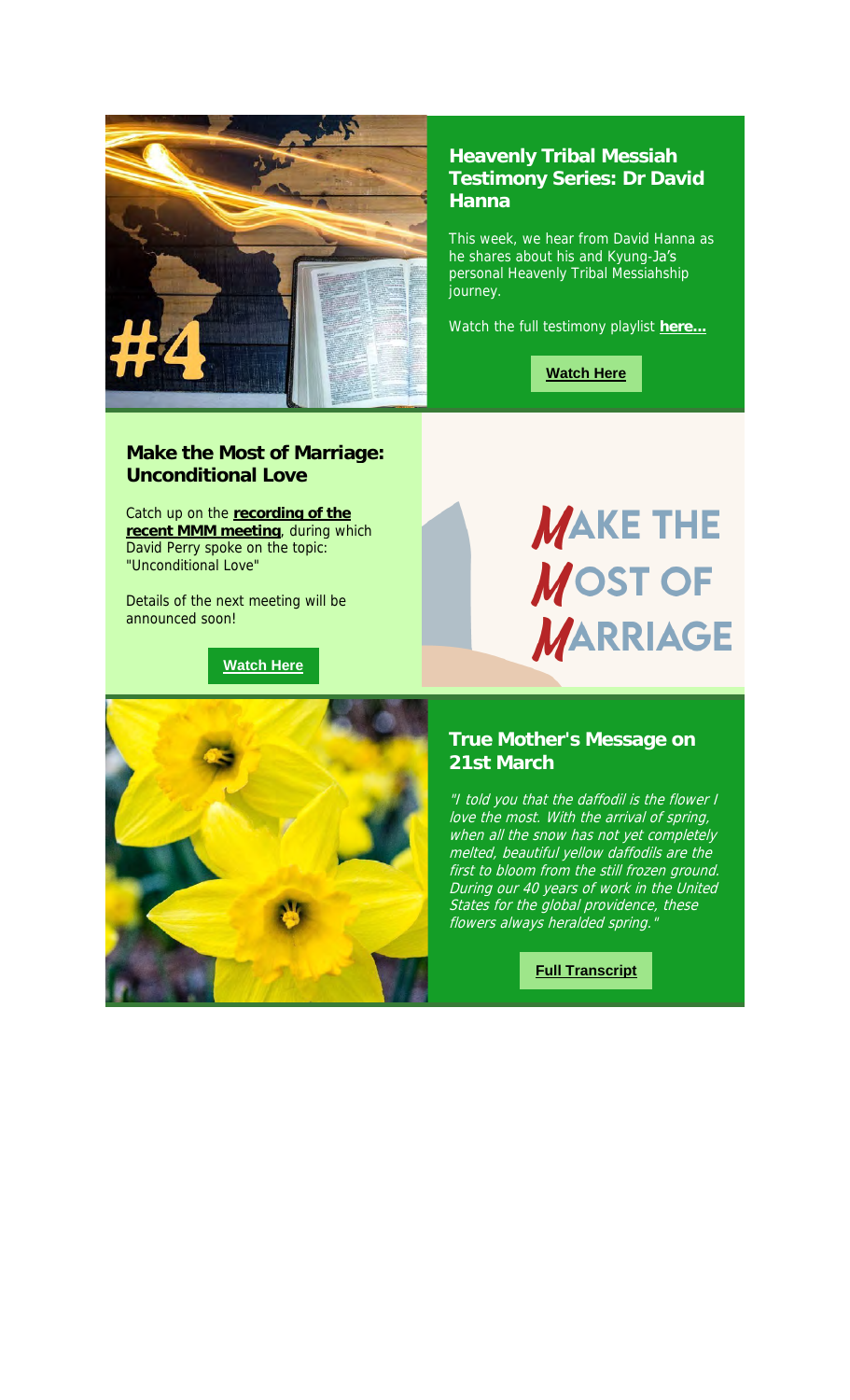# **True Peace Magazine - April 2021 Edition**

True Parents' messages featured in this issue:

- Peace in the Family and Peace in the World
- May All Walk through the Open Door
- Follow in True Parents' Footsteps

**View More**





# **FEATURED BOOK: 'As A Peace-Loving Global Citizen'**

Part 6 Chapter 2 - read by Henry Masters:

**"The River Does Not Reject the Waters That Flow Into It"**

The audiobook is now available for streaming through Spotify, Apple Podcasts and Google Podcasts, as read by the late Henry Masters.

**Listen Now**

Cheon Il Guk Calendar & Diary 2021 – click here to order now  $\odot$ 

# **| History of the UK Movement |**

**9-part series reproduced from "Footprints of True Parents' Providence Volume 2 - Europe Region"**

#### **PART 7: The History of the Unification Movement in the UK**

"The History Of The Unification Church In The United Kingdom" document is part of a larger book that details the entire history of the Unification Movement in Europe. Originally presented to True Mother as a gift, it is now being made available to our wider membership.

The whole UK portion of the document, which consists of over 80 pages, will be released in the national newsletter on a weekly basis. It will cover the history of our movement from 1965, all the way through to 2014.

An updated historic record is currently in the works, to account for all the years since 2014. For those who wish to get involved, please send in testimonies to David Franklin: dmmefranklin@ qmail, com.